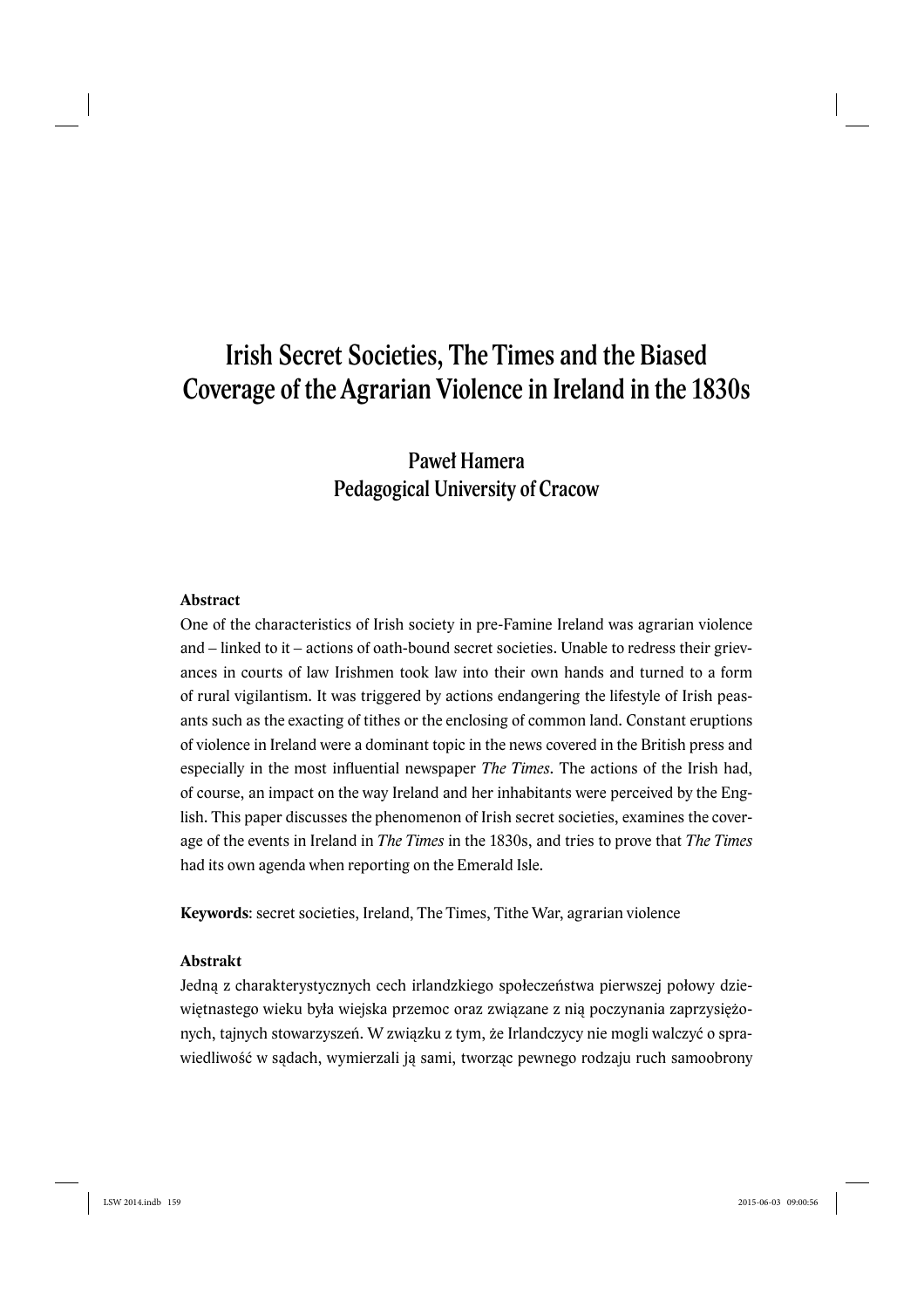obywatelskiej. Było to wywołane poprzez działania takie jak ściąganie dziesięciny lub ogradzanie wspólnot gruntowych, co stanowiło zagrożenie dla stylu życia irlandzkich chłopów. Wiadomości z Irlandii, które pojawiały się w brytyjskiej prasie, szczególnie w najbardziej wpływowym dzienniku "The Times", były pełne doniesień na temat częstych aktów przemocy w Irlandii. Poczynania Irlandczyków miały oczywiście wpływ na to jak Irlandia oraz jej mieszkańcy byli postrzegani przez Anglików. W niniejszym artykule został opisany fenomen irlandzkich tajnych stowarzyszeń oraz zostało ukazane to jak w latach 30. XIX wieku wydarzenia w Irlandii były przedstawiane na łamach "The Times". Autor stara się udowodnić, że redakcja "The Times" nie była obiektywna, relacjonując zajścia, które miały miejsce na Zielonej Wyspie w tym okresie.

**Słowa klucze**: tajne stowarzyszenia, Irlandia, The Times, wojna o dziesięciny, przemoc na wsi

> "It is a great misfortune of this country [Ireland], that the people of England know less of it than they know, perhaps, of any other nation in Europe. Their impressions, I do really believe, are received from newspapers, published for the set purpose of deceiving them."

> *Lord Clare's Speech on Catholic Relief Bill* (Greville 1845, ix)

"For ourselves, we have always advocated every lawful expedient, and even every compromise, by which we could attach to the British rule and to the reign of peace the desultory affection of the Irish bosom. The Act of Union we have ever treated as more than a bargain–as a living and growing tie." *The Times* (6 February 1845)

Throughout the nineteenth century Ireland was not treated as on a par with England by the British press, even though since 1801 it was an integral part of the United Kingdom. The Irish were often portrayed in a very negative light by British periodicals (see De Nie 2004; Williams 2003). Particularly vitriolic and derogatory language was applied by the most infl uential British newspaper *The Times*. Despite the fact that pre-famine Ireland was known for its outbreaks of rural violence, *The Times* had its own agenda to exag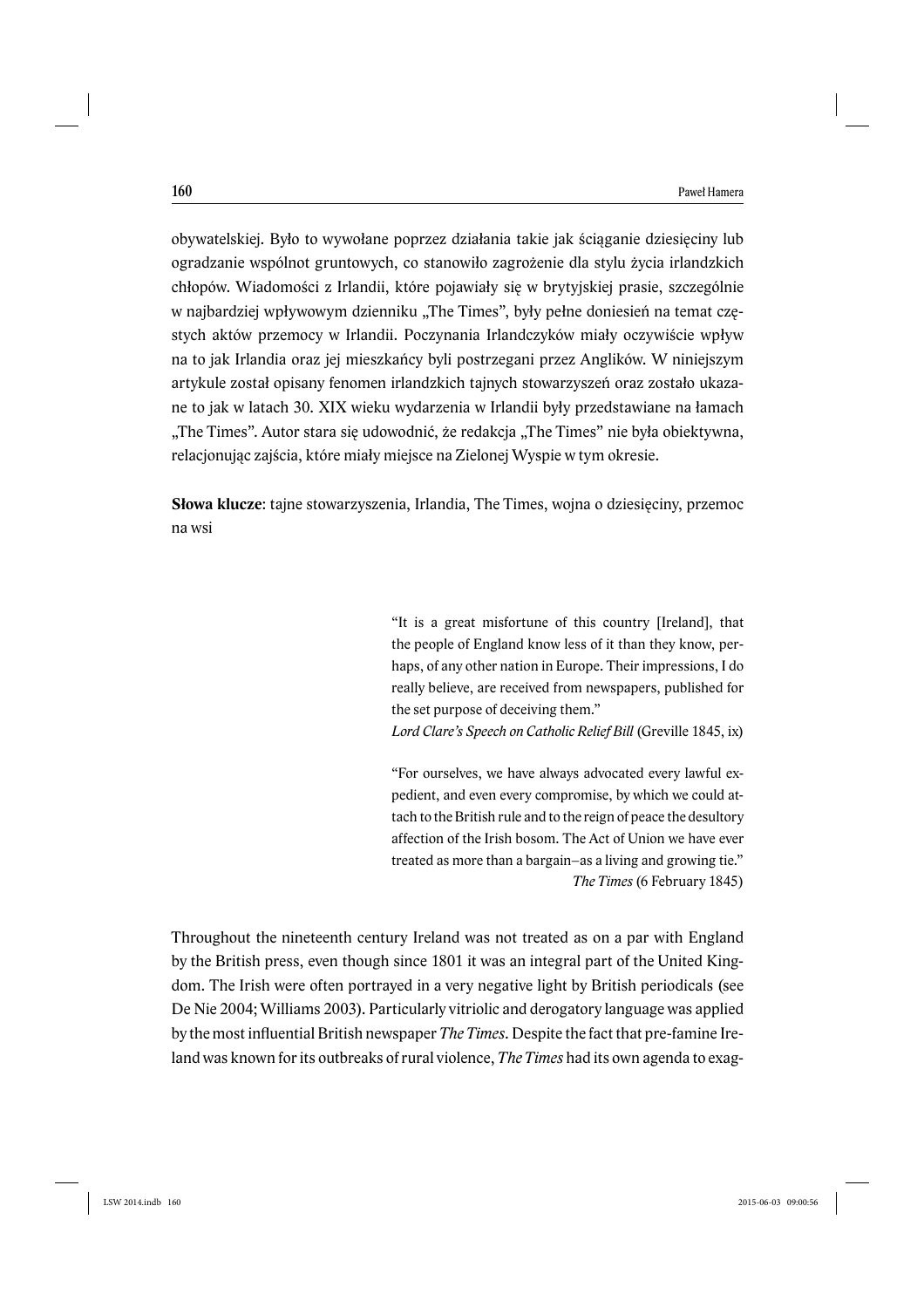gerate the extent of unrest in Ireland in the 1830s, which strengthened the stereotypical image of the Irish as prone to violence.

Negative events such as murders or other ghastly crimes have been considered as newsworthy by publishers from time immemorial. Until the Great Irish Famine of the 1840s the Emerald Isle had been plagued by oath-bound secret societies, which, fighting for better conditions for Irish peasants, resorted to violence and "carried out horrifying beatings and murders to ensure conformity" (Garvin 1982, 154). It is small wonder that the section with the news from Ireland in *The Times* was rife with such headings as "Atrocious Murder by Whitefeet", "Riot and Sacrilegious Murder–County Tipperary", "Incendiarism", "Savage Outrages on Cattle" or "Fratricide". However, the journal had other reasons to keep Ireland in the full glare of publicity.

### Secret Societies

One of the characteristics of Irish society in pre-Famine Ireland was agrarian violence and – linked to it – actions of oath-bound secret societies. The tradition of these societies dates back to the 1760s and the emergence of the Whiteboy movement in the county of Tipperary. Whiteboys were a form of rural vigilantism triggered by actions endangering the lifestyle of Irish peasants such as the exacting of tithes by farmers or the enclosing of common land. Wearing shirts over their clothes (hence their name), Whiteboys opposed such practices by making and carrying out threats, very often not shunning violence. They were also known as Levellers as they levelled fences used to enclose lands (De Beaumont 2006, 72; Young 1887, 32–33; Donnelly 1977–78, 20–21). Between the 1760s and the onset of the Famine in 1845 there were intermittent outbreaks of rural violence in Ireland. Throughout these years, along with Whiteboys, there appeared groups that were known as Rightboys, Oakboys, Steelboys, Threshers, Caravats, Rockites, Terry Alts, Whitefeet, or Ribbonmen (see Donnelly 1978, 120–202; Donnelly 1981, 7–73; Donnelly 1983, 151–169; Beams 1982, 128–143; Garvin 1982, 133–155; Katsuta 2003, 278–296). The terms "Ribbonism" and "Whiteboyism" were used generically in the nineteenth century to refer to all agrarian movements in Ireland (Garvin 1982, 22; Katsuta 2003, 278).

Another hallmark of early nineteenth-century Ireland was subdivision of land into small plots which allowed many a poor Irish peasant to subsist merely on a tiny potato patch. When in the wake of the Napoleonic Wars the prices of crops plummeted and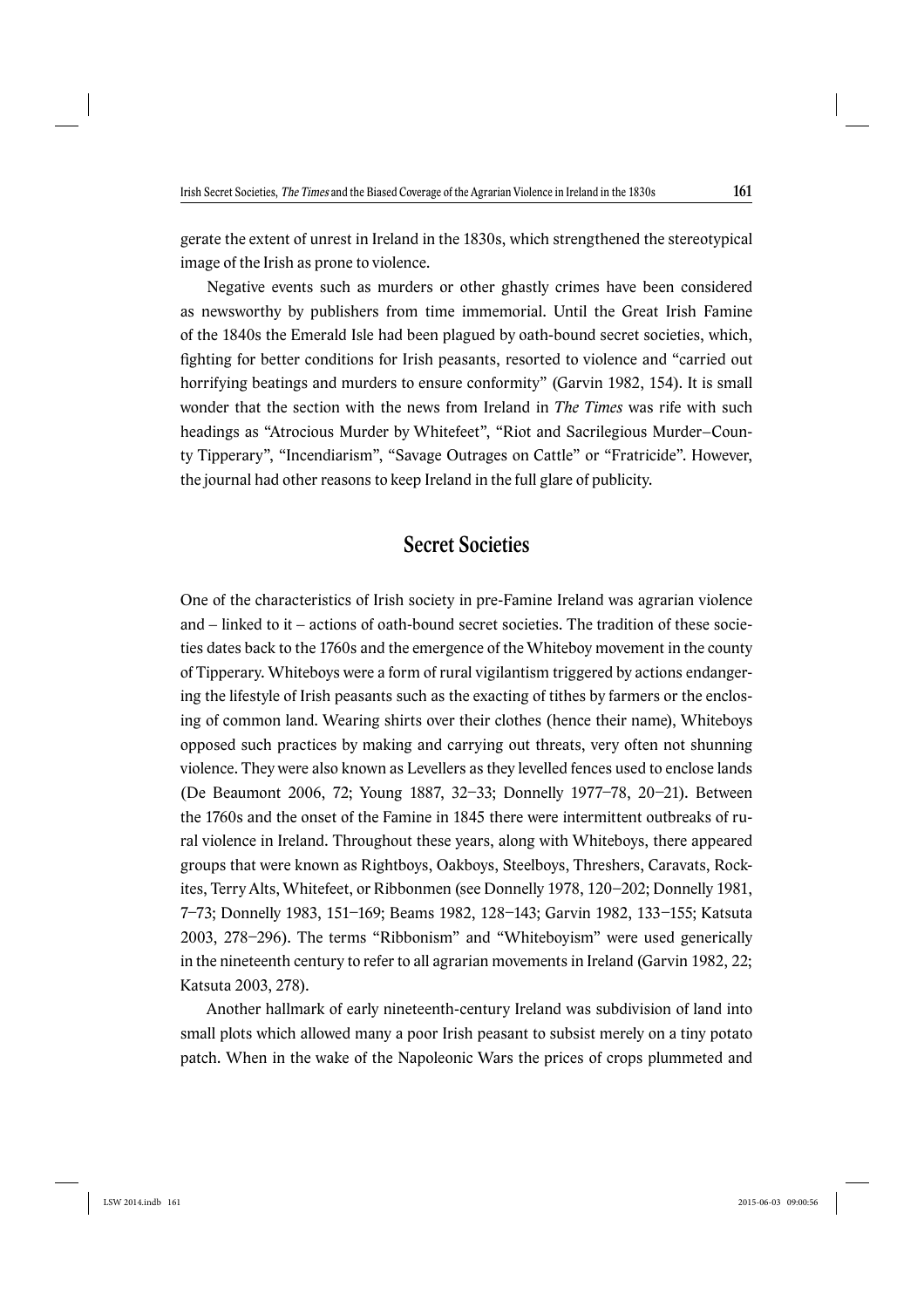pasture became more lucrative than tillage, Irish landlords started consolidating their farms and ejecting unwanted tenants (Ó Tuathaigh 1972, 136–137). *The Times* states that this practice caused "the banishment and destruction of thousands of miserable families, ousted from their cabins with scarcely a garment to cover them, or the means of satisfying the keenest pangs of hunger" (*The Times*, 18 November 1830). No wonder that Irish peasants were dead set against evictions, something which was emphasised by George Cornewall Lewis: "[t]he poor Irish tenant clings with the tenacity of a drowning man to his cabin and patch of potato-ground; so that if a landlord, for the purpose of consolidating farms, wishes to dispossess several cottiers, he is often compelled to expel them by force, and to throw down the houses, as otherwise they would return" (1836, 78). In order to survive Irishmen resorted to violence and the consolidation of estates in Ireland was foiled to a large extent by the peasant resistance.

Consequently, the possession of land was the root cause of violent actions taking place in the Irish countryside. Irish peasants did not remain passive because, as stated by James W. O'Neill, "[t]heir tenaciously held belief that they were entitled to a plot of land, however small, was reinforced by variety of long-standing customs and traditions, the infringement of which constituted a moral transgression of such magnitude as to warrant direct and often violent action" (1982, 25). If to believe the reports from Ireland in *The Times* the possession of land in Ireland was a fixation to such an extent that allegedly a man who thought that he was going to be evicted could not bear it and "his mind became disturbed, and in a fit of derangement he murdered his wife with a hatchet, and nearly depraved his mother of life" (*The Times*, 27 March 1837). David Fitzpatrick claims that many of the committed crimes in Ireland actually stemmed from family feuds (1982, 58–62). James S. Donnelly, on the other hand, states that the majority of scuffles in the first half of the nineteenth century were conflicts between the organised poor and wealthy farmers. Donnelly claims also that the membership of agrarian societies depended on whether disturbances took place during the period of prosperity when usually landless peasants revolted or during depressions when agrarian societies were joined by substantial farmers (1983, 154–155).

Unable to redress their grievances in courts of law, Irishmen took law into their own hands and meted out justice on landlords, their staff as well as middlemen, agents and even on other peasants. In fact, any fellow peasant who refused to swear an oath and join a secret group, or someone who moved in on the land of a dispossessed person, was the most popular target of secret societies. This was especially the case as landlords were more elusive targets because they lived in well-guarded houses and were usually escorted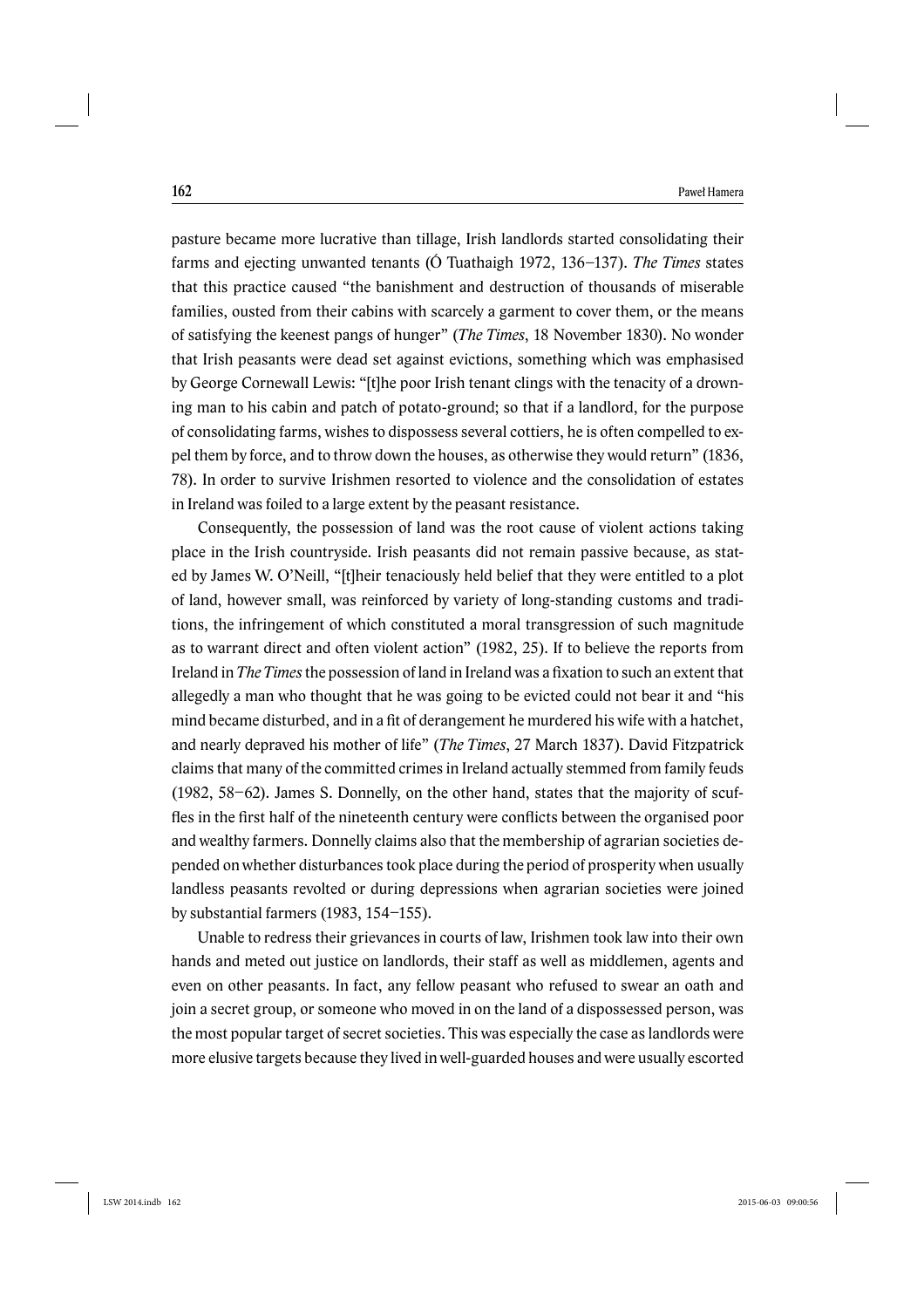by armed servants (Christianson 1972, 371–372). One of the main catalysts that could spark off a violent action against somebody was informing local authorities or testifying against members of peasant coalitions. How dangerous it was to defy agrarian groups is mentioned in *The Times* in an article on the slaughter of Henry Maunsell Franks' family by Whiteboys, who "murdered the old man by discharging a blunderbuss through his side, and his wife and son, by beating out their brains with a bar of iron" (*The Times*, 16 September 1823). The article states that Whiteboys killed the family because

they acted in pursuance of the system which for the last two years has afflicted the south of Ireland, and that this lamented and respectable family have been thus inhumanly massacred, in consequence of Mr. Franks and his son having prosecuted to conviction, at the last spring assizes, Cornelius Sheehan, for assaulting Mr. H.M. Frank, with the intent to rob him of his arms, and for administering to him a Whiteboy oath (*The Times*, 16 September 1823).

In their acknowledgment of the disproportions between the amount of money paid by a head tenant to a landlord and the amount collected by a head tenant from sub-tenants, secret societies fought for just and legal rent (O'Neill 1982, 23–26; Cornewall Lewis 1836, 102). In a letter to *Farmer's Magazine* an inhabitant of the province of Connaught says that Ireland differs from England, and Ireland is in a poor condition because there is not a healthy relationship between tenants and landlords. He adds that this stems from the fact that lands are let for long periods of time and with the increasing value of land tenants with long-leases let land to numerous sub-tenants. As a result, between a direct landlord and a person who tilled the land there were four to five other persons profiting from the land (*Farmer's Magazine*, 24 May 1823).

The situation in Ireland was further aggravated by the existence of rack-renting, that is, demanding exorbitant rents from desperate peasants. William Conner states that rack-renting caused "wretchedness for which Ireland has long been the by-word and the burning shame among nations" (1843, 6). Conversely, Kevin O'Neill argues that the amount of rent charged by landlords in the first half of the nineteenth century was "capitalistically rational" (1984, 14). The Irish correspondent of *The Times* relating the death of man stoned to death states that "it is not necessary to look to political differences in Ireland as the origin of deadly feuds; they make a good deal of noise in the newspapers, but are not nearly so productive of bloodshed and death as those unfortunate rack-rent and tithe ones" (*The Times*, 14 March 1833). In one of the editorials *The Times*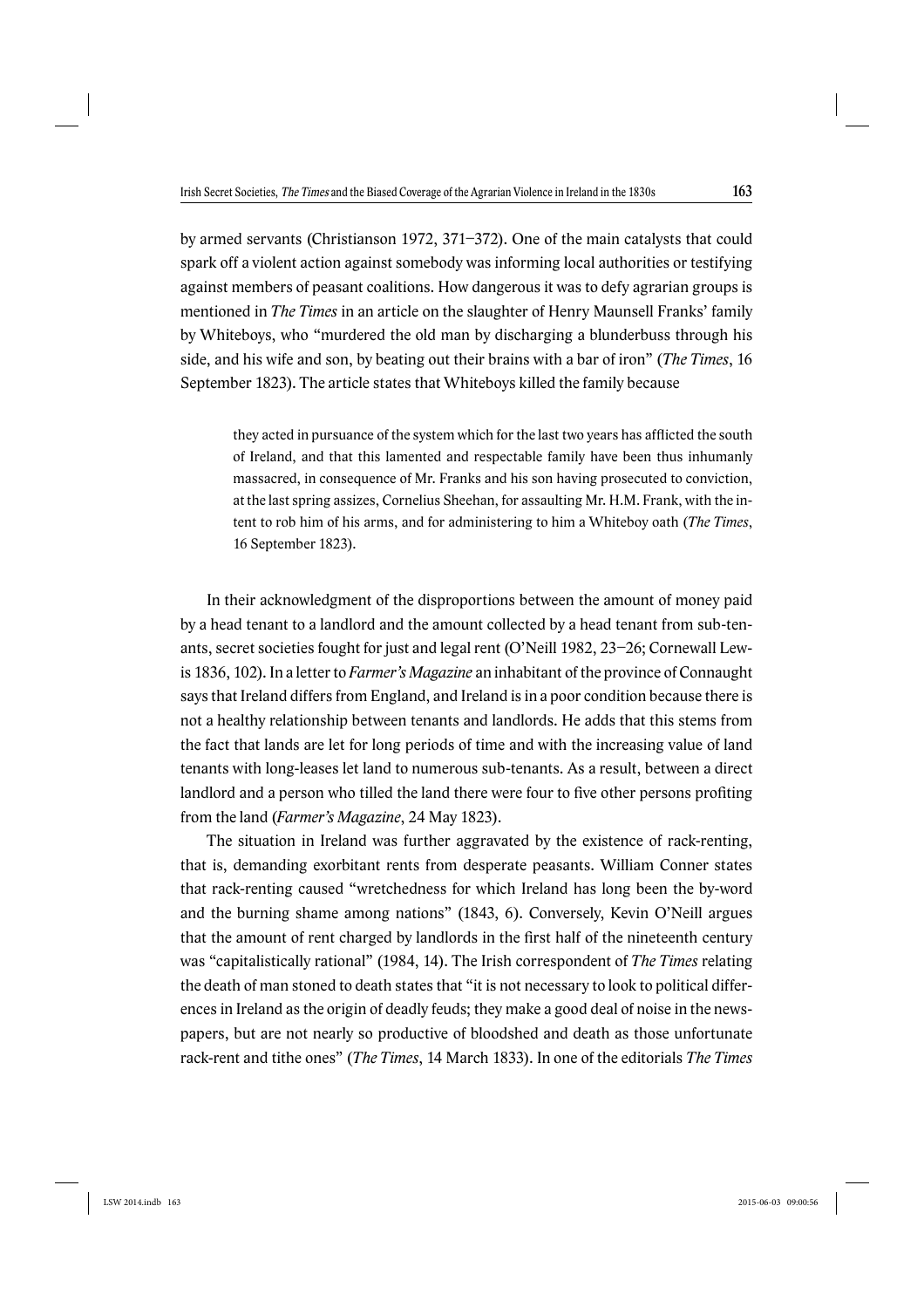expresses the same view saying "the great and general cause of the present and much former bloodshed in Ireland is one for which neither peasants nor soldiers are responsible; that it is the existence of the tithe system, of which the pressure has been intolerably aggravated by the concurrent necessity of paying a rack-rent to the landlord" (*The Times*, 27 December 1834).

The justice-seeking Irish peasants' modus operandi comprised of threatening, maiming cattle, burning property, beatings and in the worst case murder and rape. Lewis distinguishes two kinds of crimes committed in Ireland: those whose purpose was to avert something or to punish somebody and those which were perpetrated for somebody's gains (1836, 94–97). R. M. Beams underlines that committing murders in order to achieve a goal was the characteristic that differentiated Ireland from the rest of the British Isles in the first half of the nineteenth century  $(1978, 75)$ . It was typical for the Irish countryside to post threatening notices, which were to convince a person to do something or dissuade somebody. The contents of such notices were sometimes reproduced in *The Times* in the section with the news from Ireland. For instance, one of the notices has the following message

Notice. Take notice Mr. John Waters of Stripe hat [sic] unless you give up your transgressing and violating and attempting persecuting poor objects or poor miserable tenants remark the country is not destitute of friends or otherwise if you do not give your foolishness or ignorance you will be made an example in the country that never was beheld. Here is our foe of Stripe. Mr. John Waters, Esq., and I would be sorry to be in your clothes. CAPTAIN ROCK, ESQ (*The Times*, 11 December 1835).

Another notice warned

Take notice, you are required to surrender the ground you have lately possessed and to quit the country, or if not prepare yourself for the death of Cooper–Not more at present you Invitirate [sic] Enemy–Captain Black Face, &c., &c (*The Times*, 13 October 1838).

Threats were often signed with militaristic sobriquets, as in the examples above. Captain Rock was the most popular name used at the time and Joep Leerssen states that it was "the floating signifier on crude blackmailing and letters from the disaffected, silenced Irish" (1996, 83). The message of some of the notices was reinforced with crudely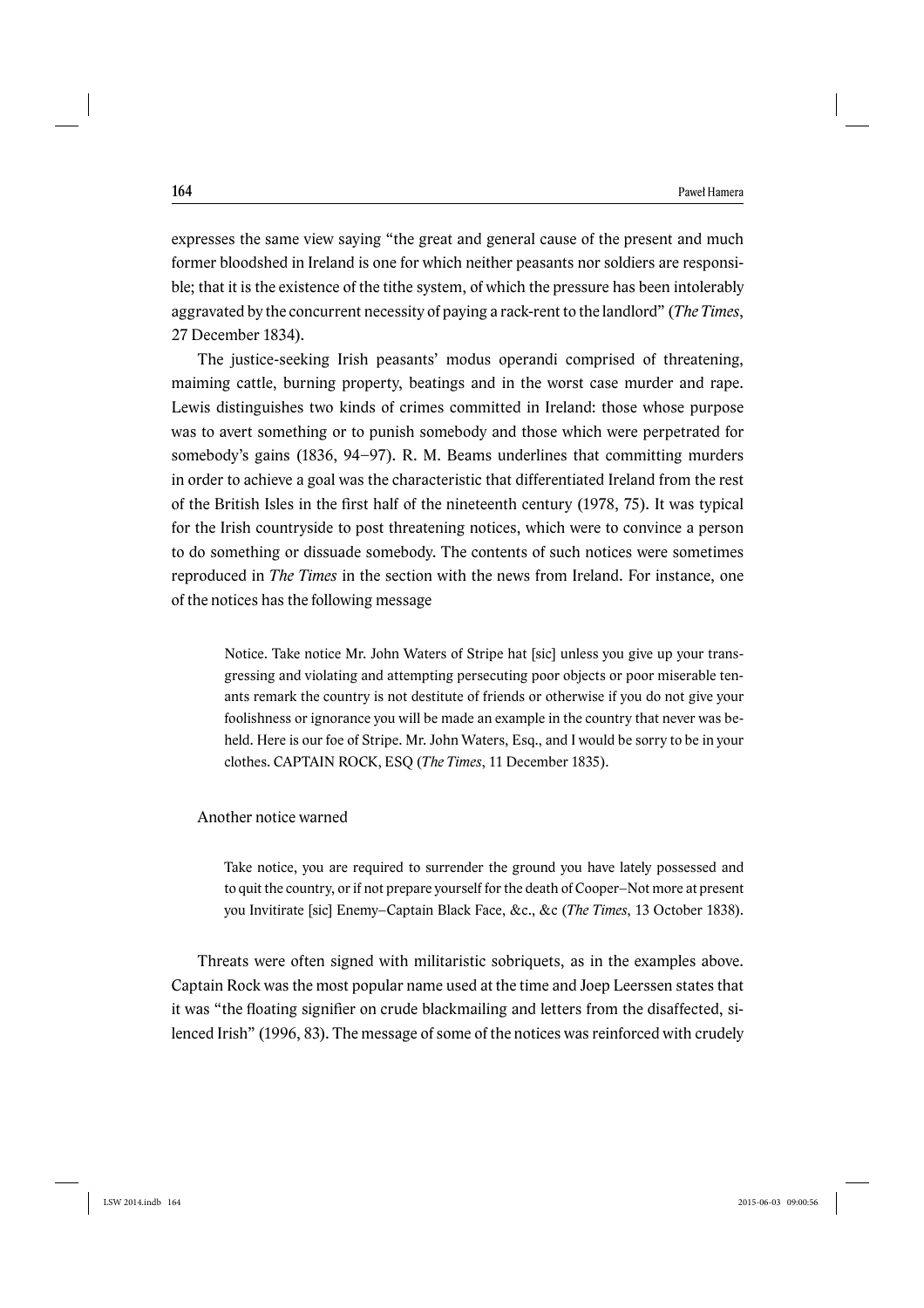drawn sketches. *The Times* reports that one of agents in Ireland "has been served with a Rockite notice, decorated with the figure of a coffin" (*The Times*, 12 December 1842). Another report says that at the bottom of the notice received by Mr. Nicolls, a steward, "was a sketch of a tall man, like him, in the act of falling from a shot fired at him by a small man, with the mark of the wound on one side of his temple, and blood on the other, as if the ball had passed through his head" (*The Times*, 31 March 1845). Threatening notices, some written in rhyme, were often penned by hedge schoolmasters, who were often district secretaries of secret societies (De Beaumont 2006, 74–75).

Victims of secret societies were also subjected to brutal and painful tortures such as those thrust naked into a hole filled with thorns. Some people were forced on a horse or a mule whose saddle was studded with metal or wooden spikes and which then was galloped. The severest ordeal was caused when a victim had to go through "carding", namely, when a person was placed on a hard surface and another person lacerated his back with a board covered with metal spikes or nails causing serious wounds (Young 1887, 34; Cornewall Lewis 1836, 107, 146–147; Christianson 1972, 373). In order to disclose their identities and evade the police, members of secret societies were sent from one district to another to commit a crime (Christianson 1972, 377; De Beaumont 2006, 76). On top of that, they were difficult to catch because they were supported by fellow parishioners, who refused to name names. Sometimes, the Irish peasantry did more to protect members of peasant coalitions and, as related in *The Times* in an article culled from the *Limerick Chronicle*, five policemen who caught two men administering the Whiteboy oath were stoned to death by the local peasantry (*The Times*, 11 April 1831).

The British government tried to crack down on the agrarian violence in Ireland by suspending habeas corpus and passing such acts as the Insurrection Act, the Gun Powder Act, the Ammunition Act, and the Importation of Arms Act. These actions, according to a contemporary author of a publication on rebellions and disturbances in Ireland, had no effect and "only cauterized, but did not heal the public wounds" (*Historical Notices of Several Rebellions* 1822, iv). The most popular and commonly used measures against Irish perpetrators were the suspension of habeas corpus and the Insurrection Act, which were employed intermittently in the early nineteenth century. In accordance with the Insurrection Act, the Lord Lieutenant of Ireland could proclaim a district to be in a state of disturbance. Consequently, a curfew was imposed and a person to defy it was tried by two justices of the peace, in time by magistrates, and as a form of a punishment made to serve in the fleet or the army and later on sentenced to seven years transportation.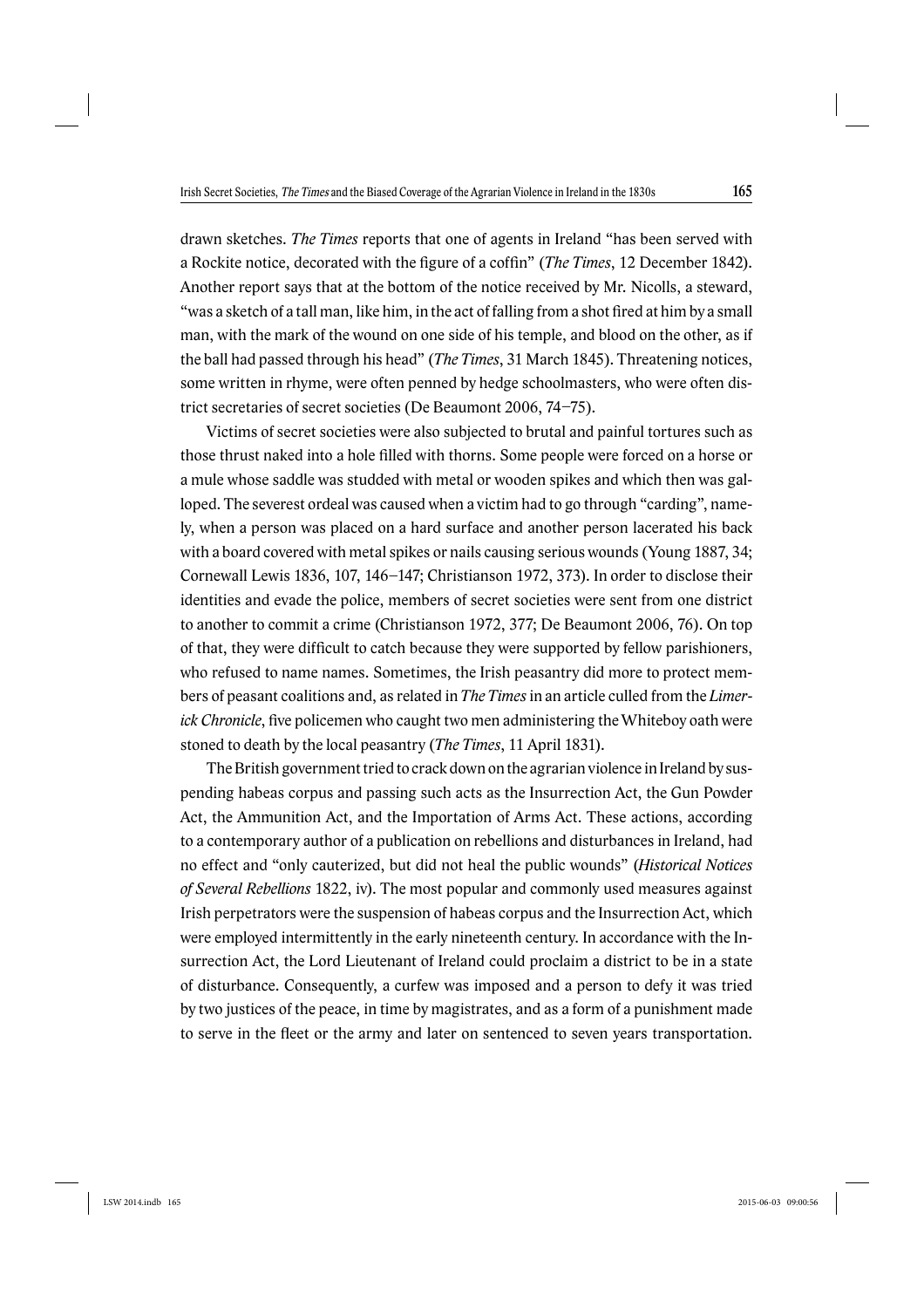What is more, a person caught administering an unlawful oath was sentenced to death and a person swearing such an oath was sentenced to transportation, which was amended in time and in the case of the former a death sentence was changed to transportation for life (Crossman 1991, 314; McDowell 114–115).

The actions of the Irish had, of course, an impact on the way Ireland and her inhabitants were perceived by the English. Lewis says that the people in England ascribed the proclivity of the Irish to violence and rebellion to their inferior character, inherent savageness, religion, hatred towards England, omnipresent poverty and the lack of an education. Contrary to the popular beliefs, Lewis puts the perennial upheavals in Ireland down to the colonial policy of England towards Ireland, the relationships between landlords and tenants, overpopulation, the subdivision of land, unemployment and the abject poverty (1836, 1, 46–93). Lewis presents in his book two general views on the Irish character that were common among the British in the nineteenth century. On the one hand, the drawbacks of the Irish were believed to stem from the checkered history of Anglo-Irish relations, that is, the ages of oppression and misgovernment by the English. On the other hand, the disreputable habits of Irishmen were put down to their supposedly innate Celtic traits (Romani 1997, 194).

### Daniel O'Connell and the Whigs

*The Times* was well known for its scathing criticism and animosity towards Daniel O'Connell, the most renowned Irishman at the time (Lecky 1912, 36). While the journal renounced political allegiance to neither of the political parties, when O'Connell and his fellow Irish MPs agreed to cooperate with the Whigs in 1835 *The Times* started favouring the Conservatives (MacDonagh 1989, 125). Supporting the Tories, the newspaper went to great lengths to highlight the precarious state of Ireland, which the compact between the Whigs and the O'Connelites was supposed to ameliorate. In one of the articles *The Times* expresses its disfavour with the cooperation of the Whig government and the Irish stating that

Our Private letters intimate what is going on throughout Ireland, that pleasure-ground of Mr. Daniel O'Connell, where outrage, robbery, persecution, and murder, may, it appears, be carried on to any extent without at all impairing that happy *tranquility* which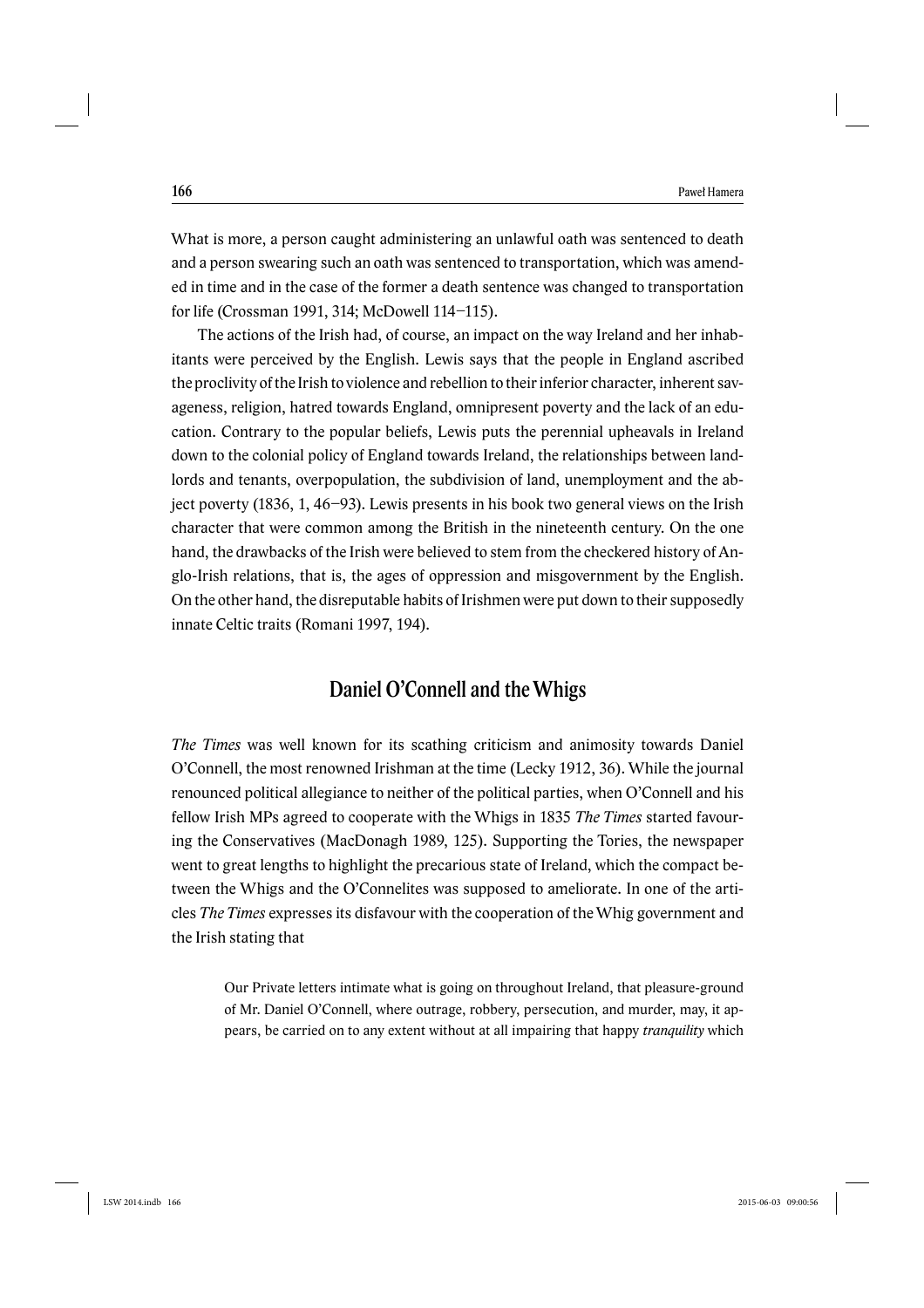has been the hourly boast of the Melbourne and Mulgrave Administration (*The Times*, 20 January 1836).

*The Times* was intent on dispelling the notion that the situation of Ireland improved although there appeared evidence indicating a decrease in crime rates. In the article on the declining number of crimes in Ireland *The Examiner* points out that "[t]he production of this documentary evidence has driven the Tory press to their wits' end" (*The Examiner*, 22 October 1837). As pointed out by *The Examiner*, these revelations dismayed particularly *The Times*. Despite such evidence *The Times* unabashedly proclaimed that "there never was a more frightful series of crimes" (*The Times*, 7 February 1837). The journal did not forget to underscore that "[t]he accounts from Ireland are, as usual, characteristic both of the morality of that semi-barbarous island, and of the honour and veracity of the KING's Ministers" (*The Times*, 11 April 1837).

The coverage of events taking place in Ireland in *The Times* was evidently subjective and politically-tainted. The credibility and objectivity of the reports from Ireland is further undermined by the fact that in January 1839, one day after the other, there appeared two articles about the robbery of arms. The two news items are exactly the same, word for word, except that in the case of the first one it is stated that the robbery took place in the county of Cork and in the second in the county of Limerick (*The Times*, 28 January 1839; *The Times*, 29 January 1839). When it could have been a pure oversight, the studied action on the part of *The Times* cannot be ruled out.

### **Stereotypes**

Filling its columns with descriptions of ghastly crimes perpetrated in Ireland *The Times*  not only deprecated the Whig ministry, but also perpetuated negative stereotypes about the Irish. This was particularly harmful, as Fowler states that shocking events "reinforce a stereotype, and, reciprocally, the firmer the stereotype, the more likely are relevant events to become news" (1991, 17). Therefore, an Irishman in the eyes of an Englishman was inexorably a violent, pugnacious person or just a savage. This view of Irishmen was widely held at the time and propagated through various media and in diverse discourses. The common practice of linking the Irish with violence and crimes is also pointed out in one of the articles of the radical, satirical magazine *Figaro in London*.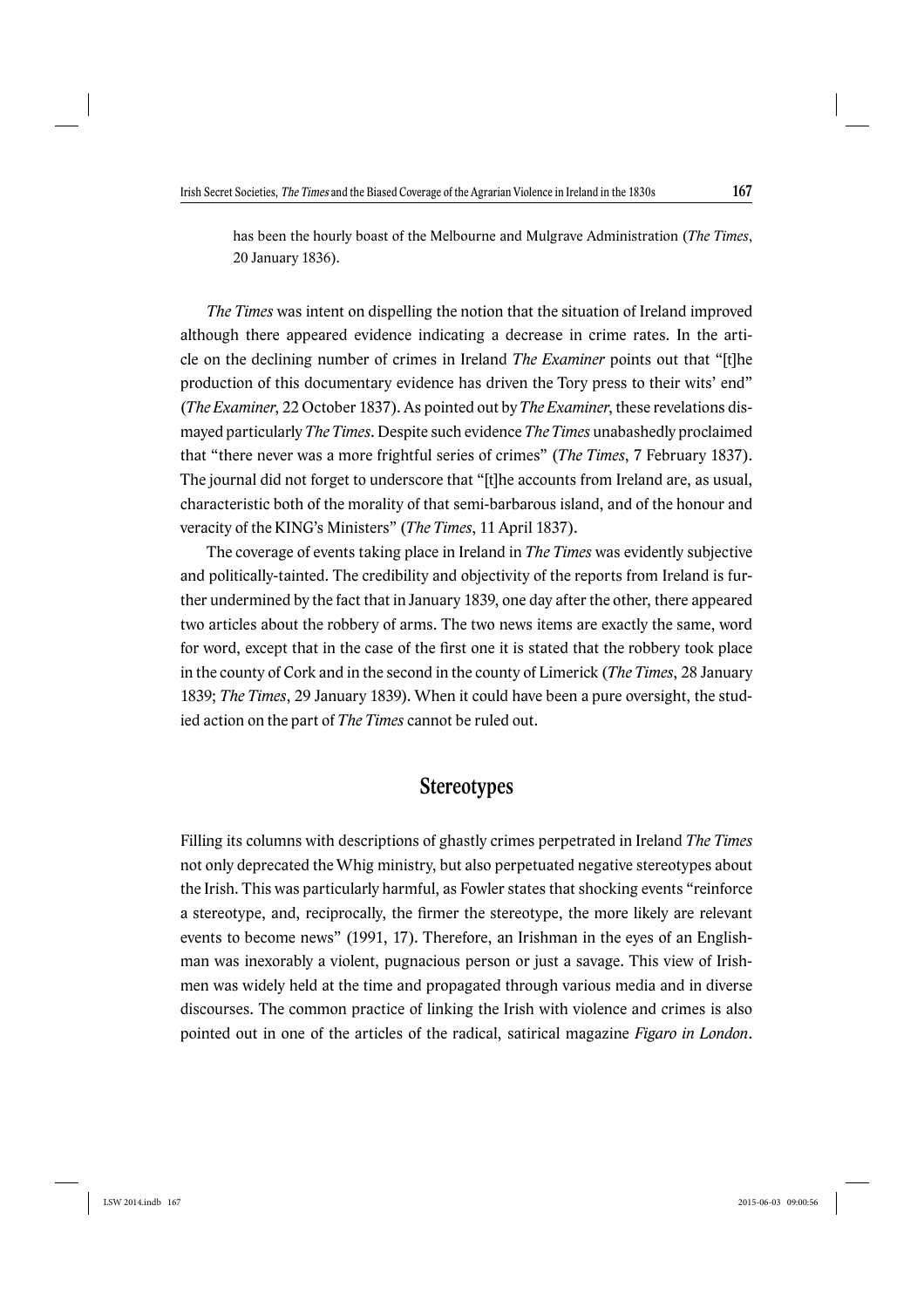In an article upbraiding brutal actions of the British military towards an English mob, it is stated that "[i]n Ireland, where a mob too often commit murder, there may have been a *shadow*, a shadow only, of excuse–but in England, where the mob usually scamper, like crows at the smell of powder, and where a collision with the military is of rare occurrence, an order like this is tantamount to a cold blooded murder" (*Figaro in London*, 20 June 1835). Perceiving Irishmen as inextricably linked with violence is also mentioned by Lewis who says that people in England tend "to conceive that there is an innate and indelible tendency in the Irish to disturbance and outrage; that Ireland has been cut off by nature from the rest of the civilized world, and been foredoomed to a state of endless disorder" (1836, 1–2). L. Perry Curtis Jr. admits that reports concerning outrages in Ireland were generally true, nevertheless, ubiquitous discourse linking the Irish with crime and violence only convinced subsequent British ministers that Ireland needed coercive laws (1968, 61).

Interestingly, the police reports on the crimes committed by the Irish in Great Britain released at the time alleged that these crimes were usually petty and inferior because they stemmed from intoxication and involved only Irish immigrants. The general opinion was that the Irish–due to their inherent inferiority, penchant for drinking and rowdiness–were incapable of committing intricate crimes such as fraud (Tracy 2009, 69–74). In addition, practically in every article in *The Times* describing a murder or an affray that took place in Ireland one reads that somebody's skull was fractured with a stone, spade, pitchfork, or by a gunshot. The supposed use of different implements in duels and scuffles by the Irish was in contrast to the English who were believed to use only fists in fights, where such a difference of approach suggested that Englishmen "practice a less cowardly form of fighting than the Irish" (Tracy 2009, 71).

For instance, one of the reports describes an outrage perpetrated in the county of Tipperary saying that a man "was way-laid by three men, who beat him most unmercifully with stones and bludgeons, knocked out three of his teeth, and left him lying in a state of insensibility on the road" (*The Times*, 18 September 1837). In an account from the county of Sligo one reads that after having fired a volley of shots at a house a group of perpetrators inquired about one farm servant and finding him in bed "they dragged him out of the house in a state of nudity, and beat him most savagely with the butt-ends of their guns and pistols; and their wretched victim was lying in a state of insensibility on the ground, the demons cut off both his ears, and inflicted a frightful gash on his left cheek, it is supposed with reapinghook [sic] from the manner in which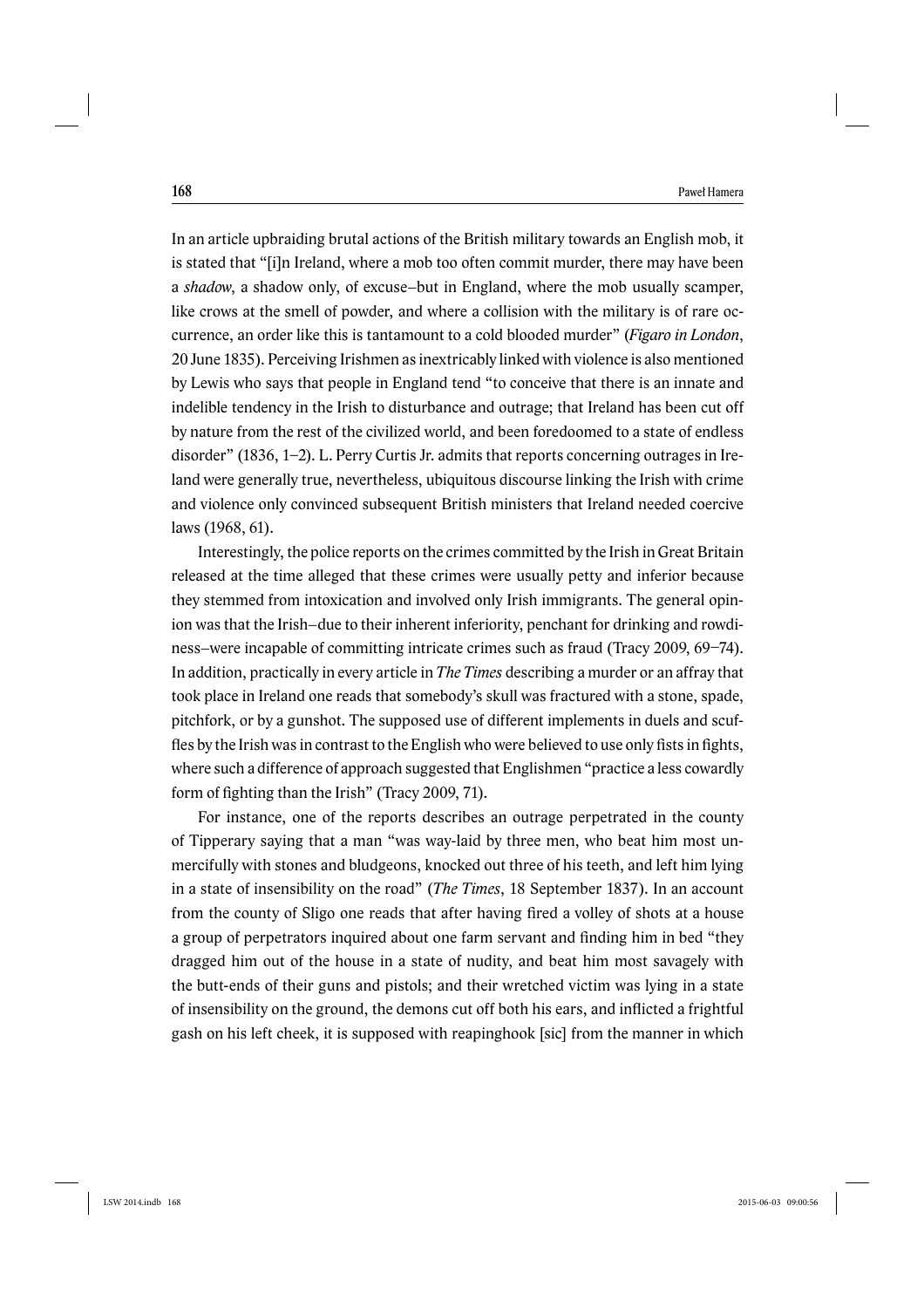the unfortunate man's head is mangled" (*The Times*, 14 December 1838). The reports did not exclude gruesome and graphic details of crimes. It was not uncommon to come across articles detailing a condition of a victim of a brutal attack containing such a description: "weltering in his gore, his head literally smashed to pieces, so as to permit the protruding of the brains in several places" (*The Times*, 12 June 1837). Reporting the agrarian unrest in Ireland in this manner only relegated the Irish further to less civilised human beings.

## The Tithe War

Many of the outrages that were perpetrated in the 1830s in Ireland were the result of the Tithe War. The conflict broke out in the early 1830s because Irish Catholics as well as Protestant dissenters in Ireland were made to pay for the Anglican Church of Ireland. Samuel Clark points out that the campaign against tithes was of great importance, as it was the first nationalist movement in Ireland spearheaded by farmers and for farmers, and, in addition, it was supported by the Catholic clergy and some of the Irish landlords (1982, 20). According to Patrick O'Donoghue, the Tithe War was caused by such factors as the dramatic plunge of crop prices in the aftermath of the Napoleonic Wars, additionally exacerbated by the crop failure in 1829, the relationship between Catholics and Protestants in Ireland, the imposition of tithes on potatoes in some parts of Ireland, the extensive coverage of the conflict in the press and the influence of O'Connell's political campaigns (O'Donoghue 1965, 7–29; O'Donoghue 1966, 69–70).

The payment of the tithes was mainly opposed by Irish peasants by their refusal to buy anything that was confiscated in lieu of tithes. *The Times* did not care that people, who were impoverished, were coerced to give up part of their produce for the establishment that was not theirs. Instead the journal used the war to condemn the Irish Catholic clergy and O'Connell asking in one of the leaders: "[i]s it because a man of this stamp [O'Connell] unhappily exists amongst us, that we are to reduce the Protestant clergy of Ireland to a state of beggary" (*The Times*, 6 August 1836). The Whigs were also pilloried for hampering the work of the police and magistrates in Ireland and *The Times* even asks a question whether the Whig ministers "deserve to be tolerated, either by the Irish whom they have betrayed, or the British whom they have deceived!" (*The Times*, 30 October 1839).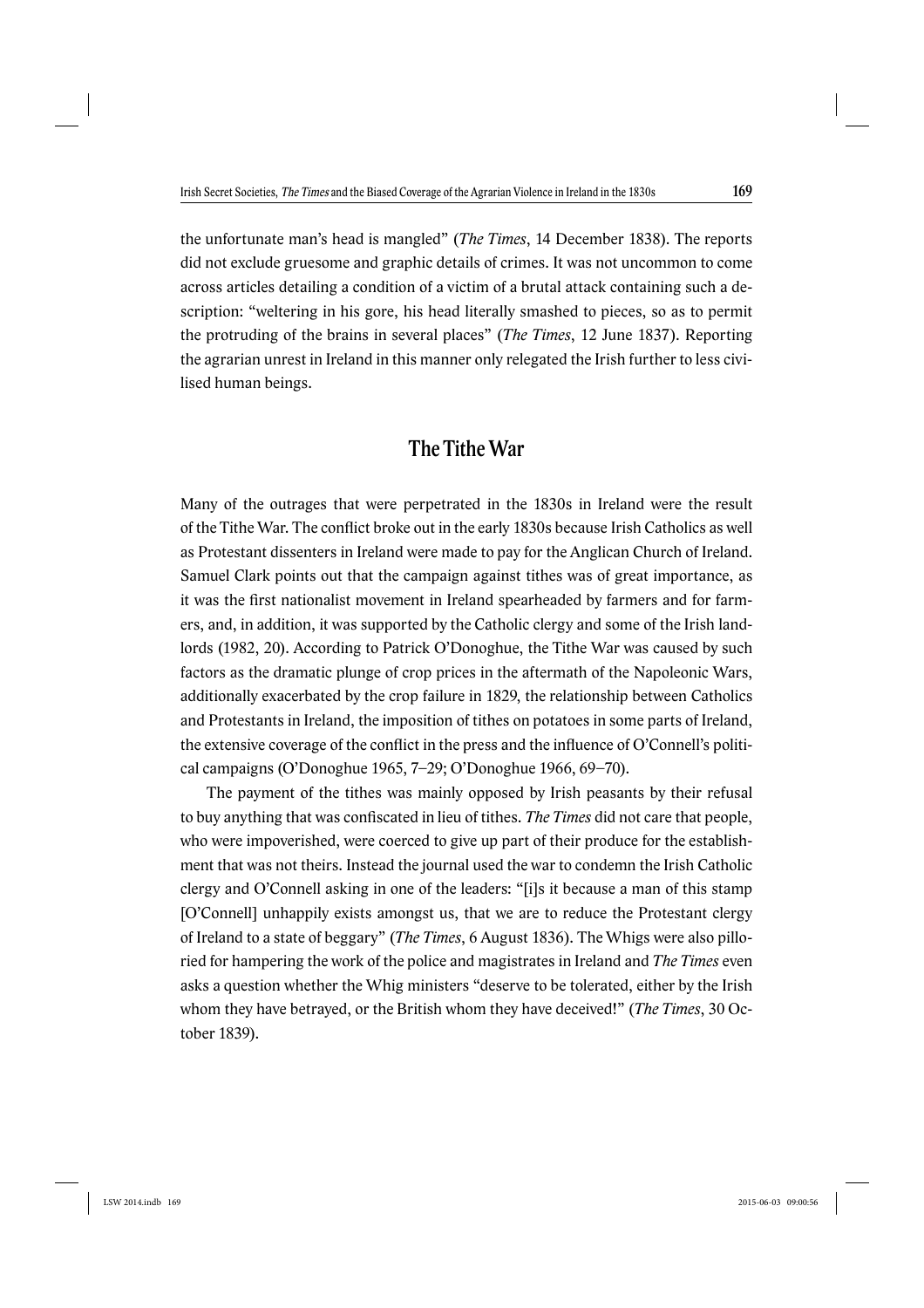In the 1830s *The Times* used its pages to highlight outrages that were committed in Ireland in order to tarnish the reputation of the Whigs and O'Connell. The coverage of the events in Ireland, focusing on crimes and despicable actions carried out by secret societies, was without a doubt slanted and served the interests of the Conservatives. By doing so *The Times* propagated and reinforced the stereotypical image of the Irish, especially as shocking events strengthened the stereotype (Fowler 1991, 17). What is more, *The Times* aggravated the already strained relationship between Ireland and England and, by depicting Ireland as dangerous, put off potential investors and stymied the improvement of it.

## Works Cited

- Anonymous. 1822. *Historical Notices of Several Rebellions, Disturbances, and Illegal Associations in Ireland*. Dublin: Richard Millken.
- Beams, M.R. 1982. "The Ribbon Societies: Lower-Class Nationalism In Pre-Famine Ireland." *Past and Present* 97: 128–143.
- Beams, R.M. 1978. "Rural Conflict in Pre-Famine Ireland: Peasant Associations in Tipperary 1837–1847." *Past and Present* 81: 75–91.
- Christianson, Gale E. 1972. "Secret Societies and Agrarian Violence in Ireland, 1790– 1840." *Agricultural History* 46: 369–384.
- Clark, Samuel. 1982. "The Importance of Agrarian Classes: Agrarian Class Structure and Collective Action in Nineteenth-century Ireland." In *Ireland: Land, Politics and People*, edited by P.J. Drudy, 11–36. Cambridge: Cambridge Univeristy Press.
- Conner, William. 1843. *A Letter to the Right Honourable the Earl of Devon, Chairman of the Land Commission, on the Rackrent System of Ireland*. Dublin: Samuel J. Machen.
- Cornewall Lewis, George 1836. *On Local Disturbances in Ireland*, London: B. Fellowes.
- Crossman, Virginia. 1991. "Emergency Legislation and Agrarian Disorder in Ireland, 1821–41." *Irish Historical Studies* 27: 309–323.
- Curtis, Lewis Perry Jr. 1997. *Apes and Angels: The Irishman in Victorian Caricature*, Washington: Smithsonian Institution Press.
- De Beaumont, Gustave. 2006. *Ireland: Social, Political, and Religious*. Edited and translated by William Cooke Taylor. Cambridge, Massachusetts: the Belknap Press of Harvard University Press.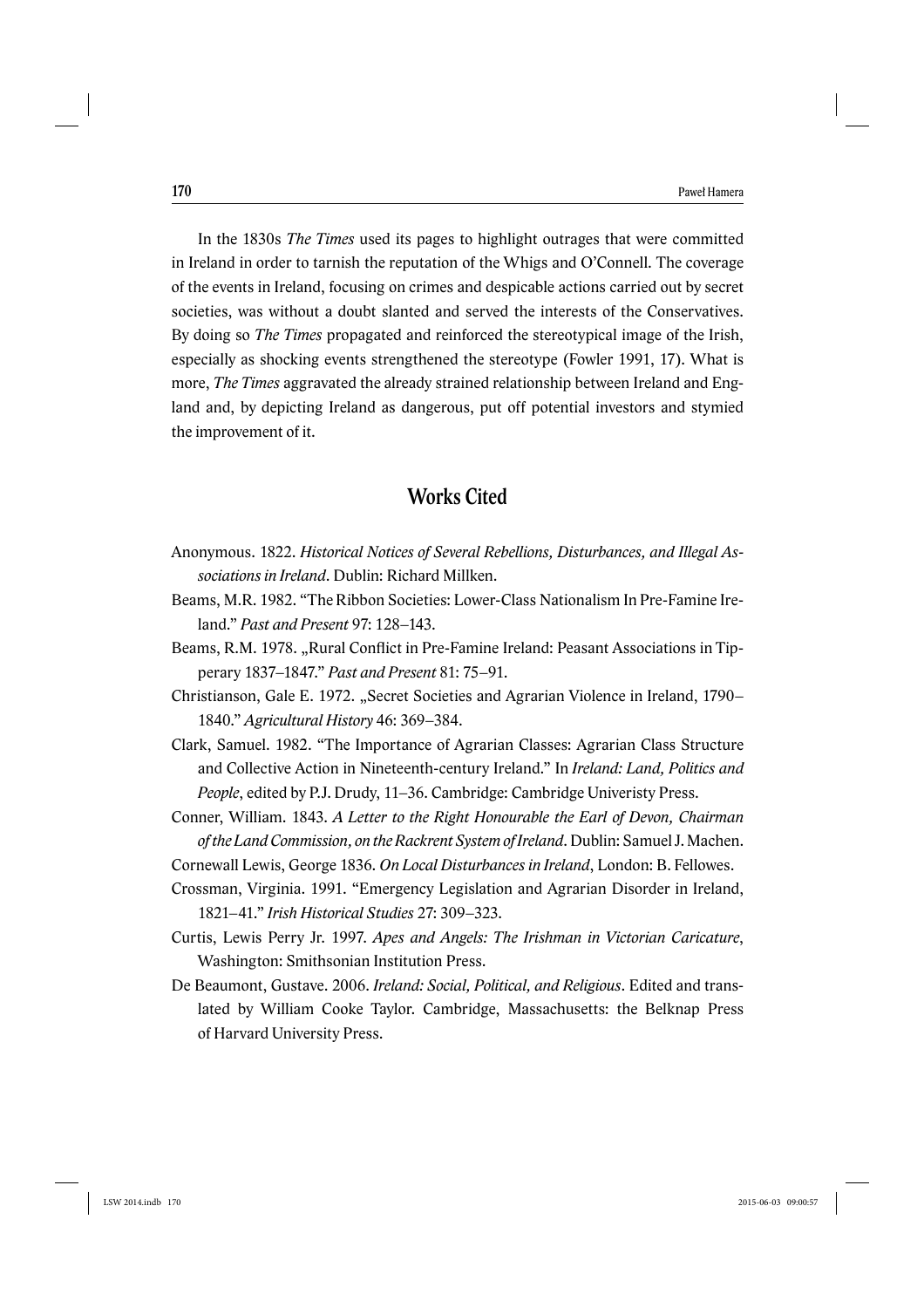- De Nie, Michael. 2004. *The Eternal Paddy: Irish Identity and the British Press, 1798 1882*, Madison: the University of Wisconsin Press.
- Donnelly, James S. Jr. 1981. "Hearts of Oak, Hearts of Steel." *Studia Hibernica* 21: 7–73.
- Donnelly, James S. Jr. 1978. "The Rightboy Movement 1785–8." *Studia Hibernica* 17–18: 120–202.
- Donnelly, James S. Jr. 1977–8. "The Whiteboy Movement, 1761–5." *Irish Historical Studies* 21: 20–54.
- Donnelly, James S., Jr. 1983. "The Social Composition of Agrarian Rebellions in the Early Nineteenth-Century Ireland: The Case of the Carders and Caravats, 1813–16." In *Radicals, Rebels & Establishments*, edited by Patrick J. Corish, 151–170. Maynooth: Appletree Press.
- Fitzpatrick, David. 1982. "Class, Family and Rural Unrest in Nineteenth-Century Ireland." In *Ireland: Land, Politics and People*, edited by P.J. Drudy, 37–76. Cambridge: Cambridge University Press.
- Fowler, Roger. 1991. *Language in the News: Discourse and Ideology in the Press*, London: Psychology Press.
- Garvin, Tom. 1982. "Defenders, Ribbonmen And Others: Underground Political Networks In Pre-Famine Ireland." *Past and Present* 96: 133–155.
- Greville, Charles. Past and Present Policy of England towards Ireland. London: Edward Maxon, 1845.
- Katsuta, Shunsuke. 2003. "The Rockite Movement in County Cork in the Early 1820s." *Irish Historical Studies*. 33: 278–296.
- Kinealy, Christine. 2011. "Politics and Administration, 1815–70." In *Ireland 1815*–*1870*, edited by Donnchadh Ó Corráin and Tomás O'Riordan, 19–32. Dublin: Four Courts Press.
- Leerssen, Joep. 1996. *Remembrance and Imagination: Patterns in the Historical and Literary Representation of Ireland in the Nineteenth Century*. Cork: Cork University Press.
- Lecky, William Edward Hartpole. 1912. *Leaders of Public Opinion in Ireland*. vol. 2. London: Longmans, Green, and CO.
- MacDonagh, Oliver. 1989. *The Emancipist: Daniel O'Connell 1830*–*47*, London: Widenfeld and Nicolson.
- O'Donoghue, Patrick. 1965. "Causes of the Opposition to Tithes 1830–38." *Studia Hibernica* 5: 7–29.
- O'Donoghue, Patrick. 1966. "Opposition to Tithe Payments in 1830–31." *Studia Hibernica* 6: 69–98.